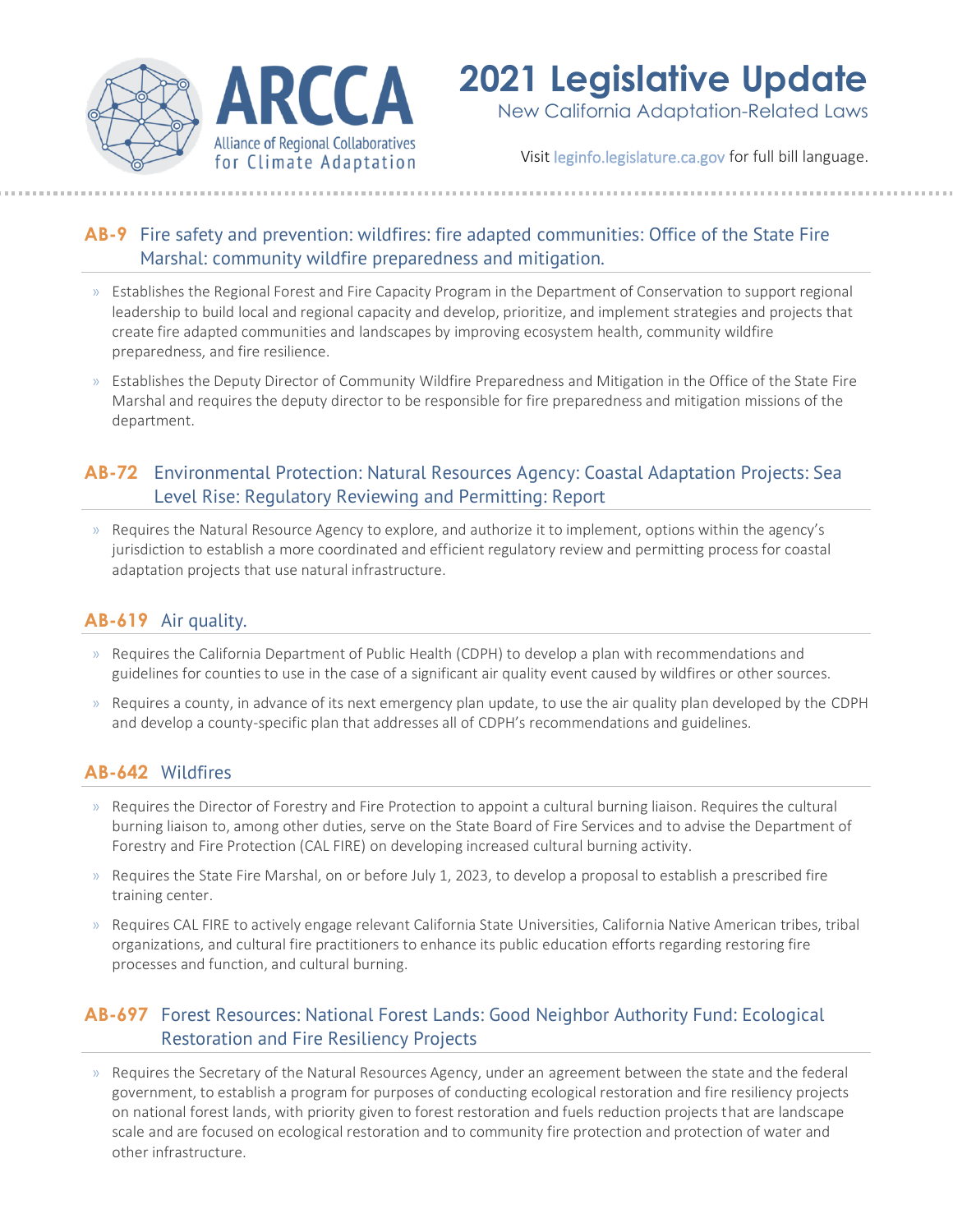#### **[AB-1183](https://leginfo.legislature.ca.gov/faces/billTextClient.xhtml?bill_id=202120220AB1183)** California Desert Conservation Program

» Establishes the California Desert Conservation Program under the administration of the Wildlife Conservation Board to: (1) protect, preserve, and restore the natural, cultural, and physical resources of the portions of the Mojave and Colorado Deserts region in California through the acquisition, restoration, and management of lands, (2) promote the protection and restoration of the biological diversity of the region, (3) provide for resilience in the region to climate change, (4) protect and improve air quality and water resources within the region, and (5) undertake efforts to enhance public use and enjoyment of lands owned by the public, as provided.

## **[SB-1](https://leginfo.legislature.ca.gov/faces/billTextClient.xhtml?bill_id=202120220SB1)** Coastal Resources: Sea Level Rise

- » Creates within the Ocean Protection Council the California Sea Level Rise State and Regional Support Collaborative. Requires the collaborative, among other things, to provide state and regional information to the public and support to local, regional, and other state agencies for the identification, assessment, planning, and, where feasible, the mitigation of the adverse environmental, social, and economic effects of sea level rise.
- » Authorizes the Secretary for Environmental to expend an additional \$500,000 per year for the purposes of the Environmental Justice Small Grant Program for grants to organizations working to address and mitigate the effects of sea level rise in disadvantaged communities impacted by sea level rise.

#### **[SB-27](https://leginfo.legislature.ca.gov/faces/billNavClient.xhtml?bill_id=202120220SB27)** Carbon Sequestration: State Goals: Natural and Working Lands: Registry of Projects

- » Requires, no later than July 1, 2023, the Natural Resources Agency, in coordination with CalEPA, CARB, CDFA, and other relevant state agencies, to establish the Natural and Working Lands Climate Smart Strategy and, in developing the strategy, to create a framework to advance the state's climate goals.
- » Requires, no later than July 1, 2023, the Natural Resources Agency to establish and maintain a registry for the purposes of identifying and listing projects in the state that drive climate action on the state's natural and wor king lands and are seeking funding from state agencies or private entities.

#### **[SB-63](https://leginfo.legislature.ca.gov/faces/billTextClient.xhtml?bill_id=202120220SB63)** Fire prevention: vegetation management: public education: grants: defensible space: fire hazard severity zones.

- » Requires the Director of Forestry and Fire Protection to identify areas of the state as moderate and high fire hazard severity zones. Modifies the factors the director is required to use to identify areas into fire hazard severity zones.
- » Provides that fuel modification beyond the property line of properties upon, or adjoining a mountainous area, forest-covered land, brush-covered land, grass-covered land, or land that is covered with flammable material that is within a very high fire hazard severity zone, may only be required by state law, local ordinance, rule, or regulation in order to maintain the 100 feet of defensible space.
- » Requires the Director of Forestry and Fire Protection to establish a statewide program to allow qualified entities to support and augment the Department of Forestry and Fire Protection in its defensible space and home hardening assessment and education efforts and to establish a common reporting platform for participating qualified entities to report defensible space and home hardening assessment data to the department.
- » Requires the State Fire Marshal and the Department of Housing and Community Development to propose, and the State Building Standards Commission to adopt, expanded application of the specified building standards to high fire hazard severity zones. Requires the State Fire Marshal and the Department of Housing and Community Development to consider, if it is appropriate, expanding application of these building standards to moderate fire hazard severity zones.
- » Requires the Department of Forestry and Fire Protection to develop and implement a training program to train individuals to support and augment the department in its defensible space and home hardening assessment and public education efforts.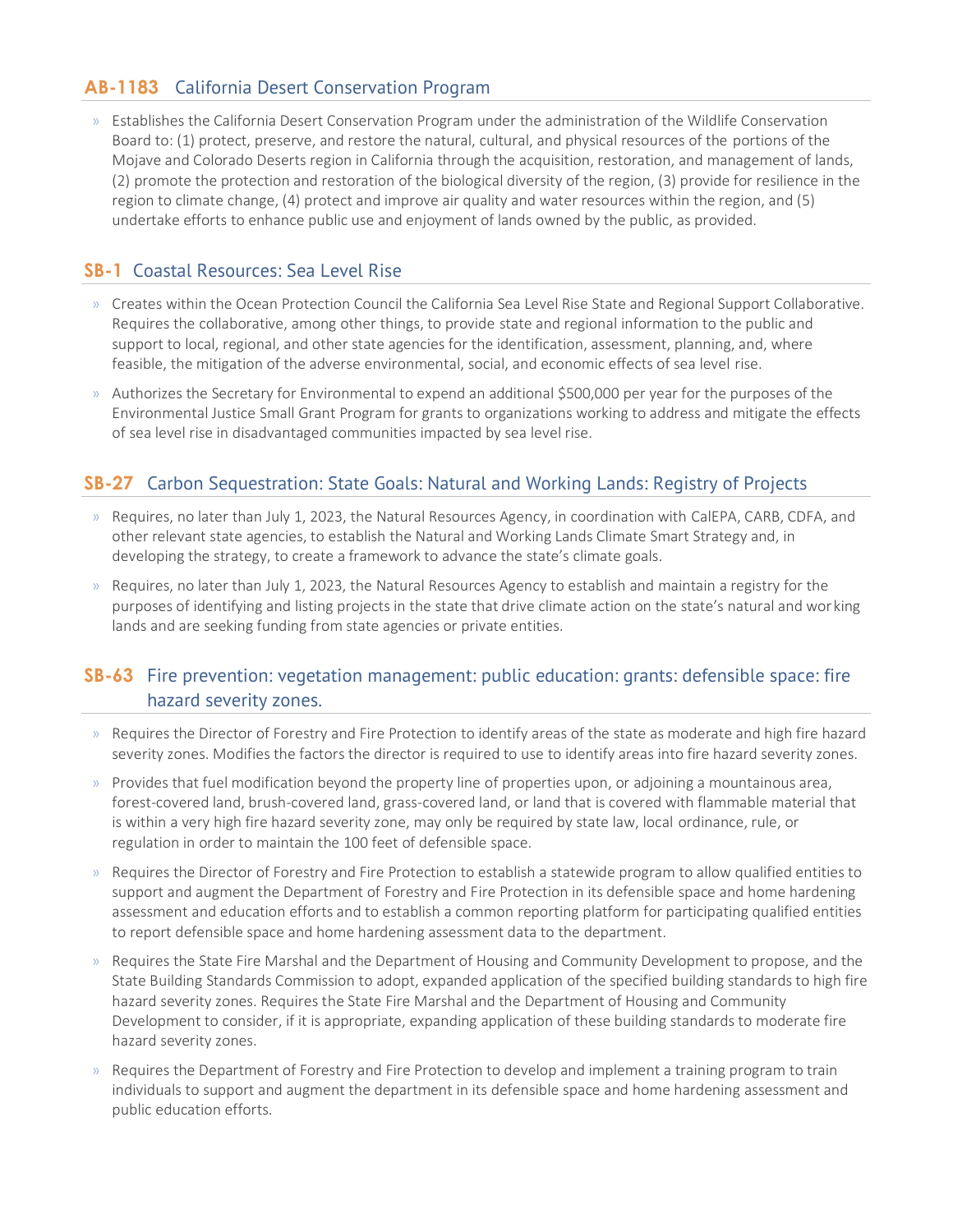## **[SB-162](https://leginfo.legislature.ca.gov/faces/billTextClient.xhtml?bill_id=202120220SB162)** Community Economic Resilience Fund Program.

- » Establishes the Community Economic Resilience Fund Program within the Workforce Services Branch of the EDD. Requires the Inter-Agency Leadership Team, comprised of the Labor and Workforce Development Agency, the Office of Planning and Research, and the Governor's Office of Business and Economic Development, to administer the program.
- » Requires the program to provide financial support to establish and support high road transition collaboratives and would set forth requirements for the program and collaboratives. Provides planning grants to establish and support at least one collaborative per region in areas that have had disproportionate impacts due to COVID-19 and would provide implementation grants on a rolling and competitive basis to fund economic recovery.

#### **[SB-456](https://leginfo.legislature.ca.gov/faces/billNavClient.xhtml?bill_id=202120220SB456)** Fire prevention: wildfire and forest resilience: action plan: reports.

- » Requires the Wildfire and Forest Resilience Task Force (formerly the Forest Management Task Force), including the Natural Resources Agency and the Department of Forestry and Fire Protection, on January 1, 2022, to develop a comprehensive implementation strategy to track and ensure the achievement of the goals and key actions identified in the state's "Wildfire and Forest Resilience Action Plan."
- » Requires the task force, on or before January 1, 2023, and annually thereafter until January 1, 2048, to submit a report including progress made in achieving the goals and key actions identified in the action plan, to the appropriate policy and budget committees of the Legislature. Requires the task force, on or before January 1, 2026, and every 5 years thereafter, to update the action plan.

#### **[SB-533](https://leginfo.legislature.ca.gov/faces/billNavClient.xhtml?bill_id=202120220SB533)** Electrical Corporations: Wildfire Mitigation Plans: Deenergization Events

» Requires that an electrical corporation's wildfire mitigation plan identify circuits that have frequently been deenergized to mitigate the risk of wildfire and the measures taken, or planned to be taken, by the electrical corporation to reduce the need for, and impact of, future deenergization of those circuits, including the estimated annual decline in circuit deenergization and deenergization impact on customers, and replacing, hardening, or undergrounding any portion of the circuit or of upstream transmission or distribution lines.

#### **[SB-552](https://leginfo.legislature.ca.gov/faces/billNavClient.xhtml?bill_id=202120220SB552)** Fire Prevention: Forest Management and Hazard Zones

- » Requires small water suppliers, serving 1,000 to 2,999 service connections, inclusive, and nontransient noncommunity water systems that are schools, no later than July 1, 2023, to develop and maintain an abridged Water Shortage Contingency Plan that includes specified drought-planning elements.
- » Requires a small water supplier serving fewer than 1,000 service connections to add drought planning elements to its emergency notification or response plan and submit the plan to the state board.
- » Requires small water suppliers and nontransient noncommunity water systems that are schools to implement, subject to funding availability, specified drought resiliency measures, including, among others, having at least one backup source of water supply and metering each service connection.
- » Requires a county to establish a standing county drought and water shortage task force to facilitate drought and water shortage preparedness for state small water systems and domestic wells within the county's jurisdiction. Authorizes a county, in lieu of establishing a standing task force, to establish an alternative process that facilitates drought and water shortage preparedness for state small water systems and domestic wells within the county's jurisdiction. A county that establishes a drought task force on or before January 1, 2022, shall be deemed in compliance with these requirements as long as the task force continues to exist. Requires a county to develop a plan that includes potential drought and water shortage risk and proposed interim and long-term solutions.
- » Requires the Department of Water Resources to take specified actions to support implementation of the recommendations from the County Drought Advisory Group. Requires the department to establish a standing interagency drought and water shortage task force to, among other things, facilitate proactive planning and coordination, both for predrought planning and postdrought emergency response, which shall consist of various representatives, including representatives from local governments.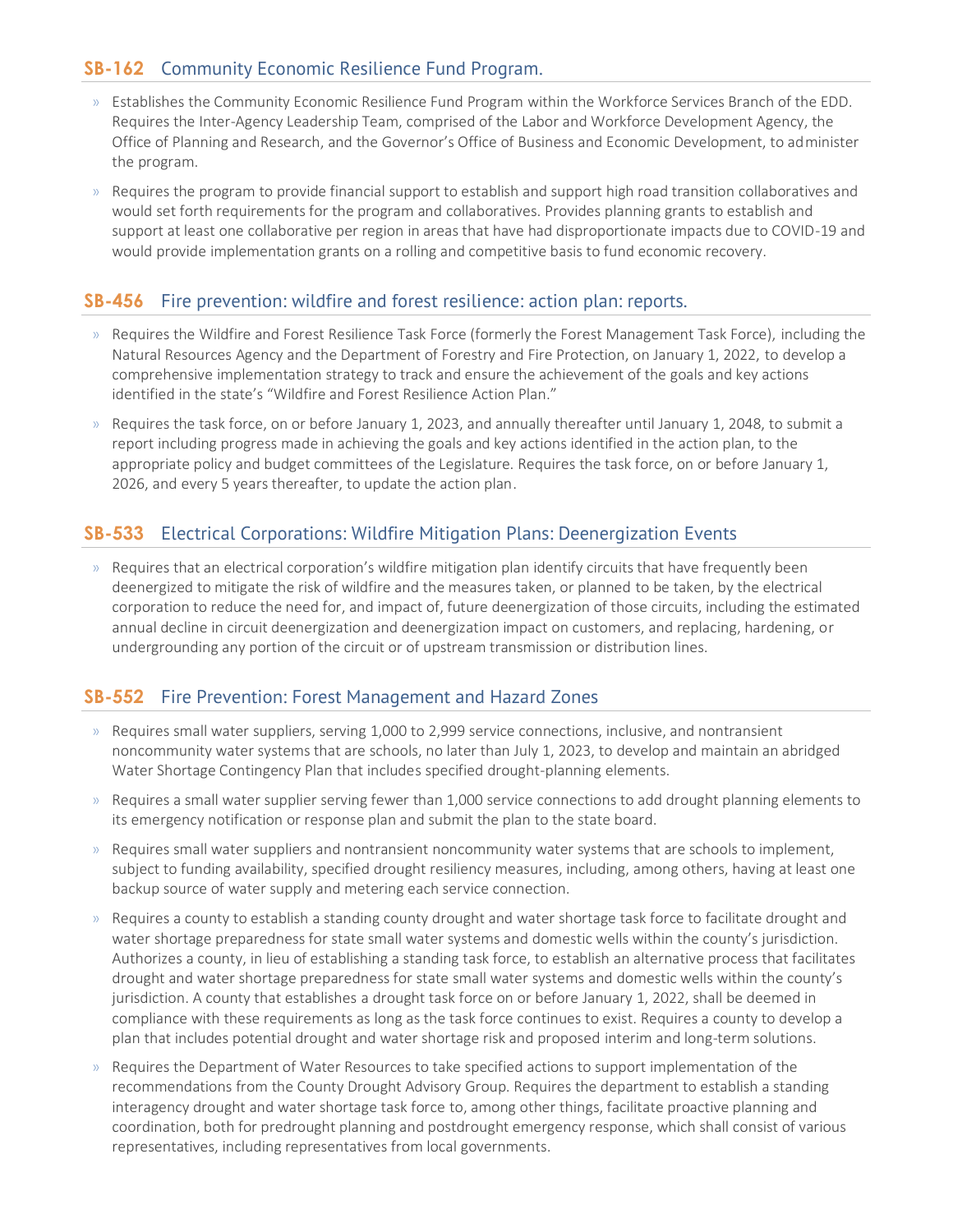# **2021-22 Climate Resilience Package (\$ in millions)**

FY 2021-22 Climate Resilience Budget | Assembly Floor Report

| <b>PROGRAM</b>                                                                                                                | <b>BU</b> | <b>DEPARTMENT</b>    | 2021-22<br>(GF)          | 2022-23<br>(GF) | 2023-24<br>(GF)              | <b>TOTAL</b><br><b>FUNDING</b> |
|-------------------------------------------------------------------------------------------------------------------------------|-----------|----------------------|--------------------------|-----------------|------------------------------|--------------------------------|
| <b>Extreme Heat</b>                                                                                                           |           |                      |                          |                 |                              |                                |
| <b>Urban Greening/Forestry</b>                                                                                                | 0540      | <b>CNRA</b>          | \$50                     | \$100           | \$100                        | \$250                          |
| Low Income Weatherization                                                                                                     | 4700      | <b>CSD</b>           |                          | \$25            | \$25                         | \$50                           |
| Community Resilience Centers/Extreme<br>Heat and Community Resilience Program                                                 | 0650      | SGC                  |                          | \$50            | \$150                        | \$200                          |
| <b>Extreme Heat Set Aside</b>                                                                                                 | Various   | Various              | $\overline{\phantom{a}}$ | \$150           | \$150                        | \$300                          |
| <b>Multi-Benefit and Nature-Based Solutions</b>                                                                               |           |                      |                          |                 |                              |                                |
| Climate Change Impacts on Wildlife                                                                                            | 3600      | <b>DFW</b>           | \$15                     | \$35            | $\overline{a}$               | \$50                           |
| <b>Habitat Restoration</b>                                                                                                    | 3860      | <b>DWR</b>           |                          | \$125           | \$75                         | \$200                          |
| Multi-Benefit and Nature-Based Solutions Set<br>Aside                                                                         | Various   | Various              |                          | \$593           | \$175                        | <b>\$768</b>                   |
| Protect Fish and Wildlife from Changing<br>Conditions                                                                         | 3640      | <b>WCB</b>           | \$31                     | \$222           | \$100                        | <b>\$353</b>                   |
| <b>Building Ocean and Coastal Resilience</b>                                                                                  |           |                      |                          |                 |                              |                                |
| State Parks Sea Level Rise Adaptation<br>Strategy                                                                             | 3790      | Parks                | \$12                     |                 |                              | \$12                           |
| Coastal Protection and Adaptation                                                                                             | 3760      | SCC                  | $\blacksquare$           | \$350           | \$150                        | \$500                          |
| Ocean Protection Trust Fund                                                                                                   | 0540      | <b>OPC</b>           | $\blacksquare$           | \$50            | \$50                         | \$100                          |
| <b>Building Community and Regional Climate Resilience</b>                                                                     |           |                      |                          |                 |                              |                                |
| <b>Transformative Climate Communities</b>                                                                                     | 0650      | SGC                  | \$115                    | \$165           | \$140                        | <b>\$420</b>                   |
| <b>Regional Climate Collaboratives</b>                                                                                        | 0650      | SGC                  | \$10                     | \$10            |                              | \$20                           |
| <b>Climate Adaptation &amp; Resilience Planning</b><br>Grants                                                                 | 0650      | OPR                  | \$10                     | \$10            | \$5                          | \$25                           |
| Vulnerable Communities Platform & Cal-<br><b>Adapt Mapping</b>                                                                | 0650      | OPR                  | \$5                      |                 |                              | \$5                            |
| Environmental Justice Initiative                                                                                              | 0555      | Cal EPA              | \$10                     | \$10            | \$5                          | \$25                           |
| California Climate Action Corps                                                                                               | 0650      | Cal Volunteers       | \$5                      | \$5             | \$5                          | \$14                           |
| Regional Climate Resilience Planning and<br>Implementation                                                                    | 0650      | OPR/SGC              | \$25                     | \$125           | \$100                        | \$250                          |
| <b>State Conservancies</b><br>Additional funding in out years carved out in<br>Multi-Benefit/Nature-Based Solutions Set Aside | Various   | Various              | \$60                     |                 |                              | \$60                           |
| <b>Strategic Climate Resilience Investments &amp; Projects</b>                                                                |           |                      |                          |                 |                              |                                |
| Biomass to Hydrogen/Biofuels Pilot                                                                                            | 3480      | <b>DOC</b>           |                          | \$50            | $\qquad \qquad \blacksquare$ | \$50                           |
|                                                                                                                               | 0540      | <b>CNRA</b>          | \$6                      |                 | ٠                            | \$6                            |
| <b>Fifth Climate Assessment</b>                                                                                               | 0650      | OPR                  | \$11                     |                 | ٠                            | \$11                           |
|                                                                                                                               | 3360      | <b>CEC</b>           | \$5                      |                 |                              | \$5                            |
| <b>Fluorinated Gas Reduction Incentive</b><br>Program                                                                         | 3900      | CARB                 |                          | \$15            | ۰                            | \$15                           |
|                                                                                                                               |           | <b>TOTAL FUNDING</b> | \$369.2                  | \$2,089.7       | \$1,229.7                    | \$3,688.5                      |